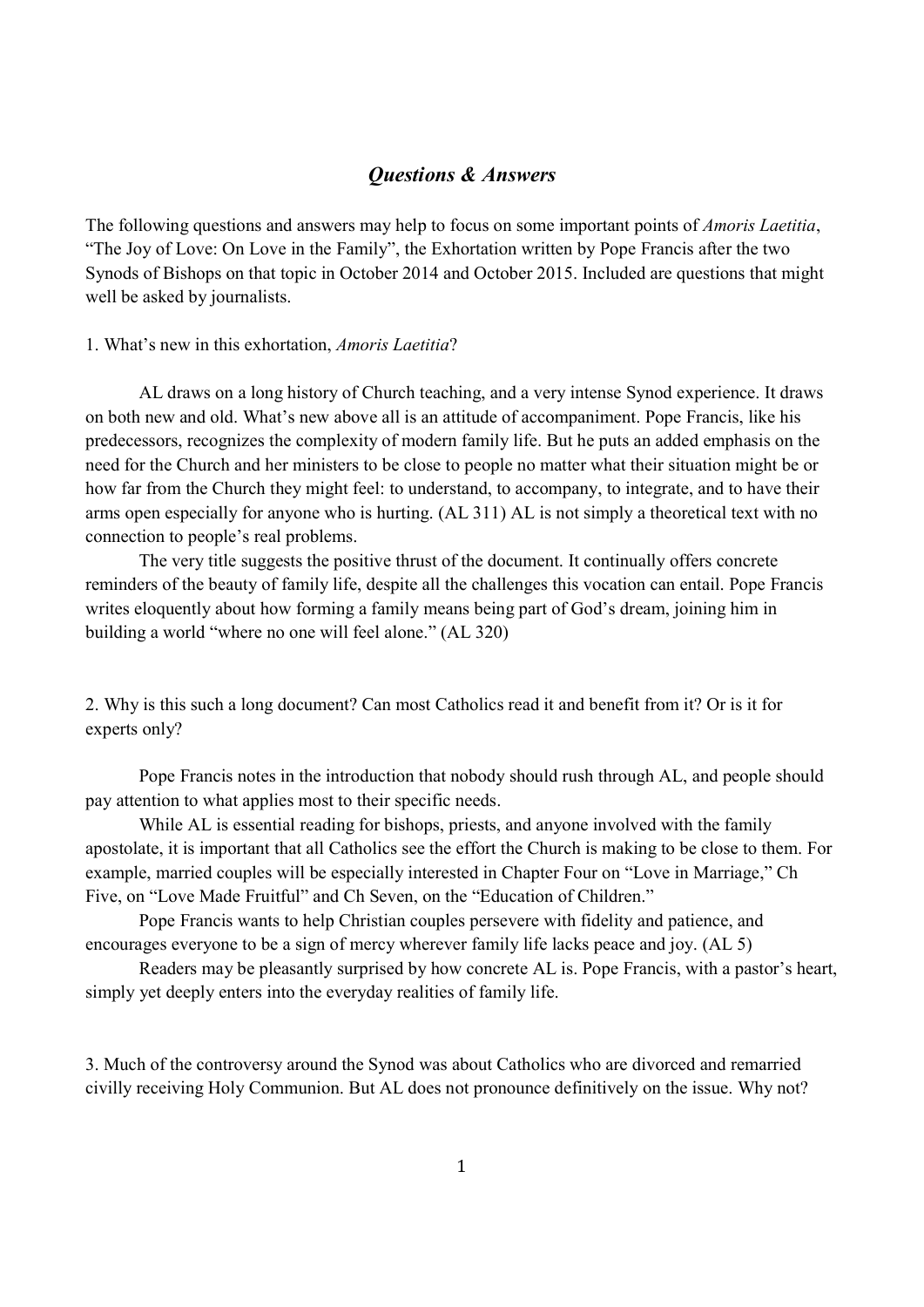The Synod discovered that arguments with winners and losers were not productive. What was productive was a deep, respectful and compassionate examination of family life, marriage, and the People of God as they strive to live out their vocation in troubled and complex times.

 Chapter Eight, "Accompanying, Discerning and Integrating Weakness," offers a very profound look at how general rules do not apply straightforwardly to every particular situation. And so there is need to take the complexity of each situation into account.

The Pope acknowledges that everyone should feel challenged by Chapter Eight. It certainly calls pastors and those working in family apostolates to listen sensitively to anyone who feels wounded, and to help them experience God's unconditional love.

4. An important word in this document is "discernment." What does discernment mean for Pope Francis? Does it mean someone can simply look for a compassionate priest to tell him or her that everything is ok?

 Discernment is a constant effort to be open to the Word of God to illuminate the concrete reality of everyday life. Discernment leads us to be docile to the Spirit; it encourages each of us to act with all possible love in concrete situations.

 Pope Francis asks pastors and faithful to discern each concrete situation carefully. Any priest or pastoral worker who is actively involved in helping people grow spiritually knows that there are no easy recipes, no "one-size-fits-all", no quick and easy exceptions.

 At the same time, discernment can never be separated from the Gospel demands of truth and charity and from the teaching and tradition of the Church. It requires humility and a sincere search for God's will.

5. There are many Catholics who are divorced and civilly remarried, struggling to try to do things right and bring up their children in the Church. What does AL offer them?

AL offers them the guarantee that the Church and her ministers care about them and their concrete situation. AL wants them to feel and to know that they are part of the Church. They are not excommunicated. (AL 243) Even if they cannot yet fully participate in the Church's sacramental life, they are encouraged to take active part in the life of the community.

A key concept of AL is *integration*. Pastors need to do everything possible to help people in these situations to be *included* in the life of the community.

Anyone in a so-called "irregular" situation should get special attention. "Helping heal the wounds of parents and supporting them spiritually is also beneficial for children, who need the familiar face of the Church to see them through this traumatic experience." (AL 246)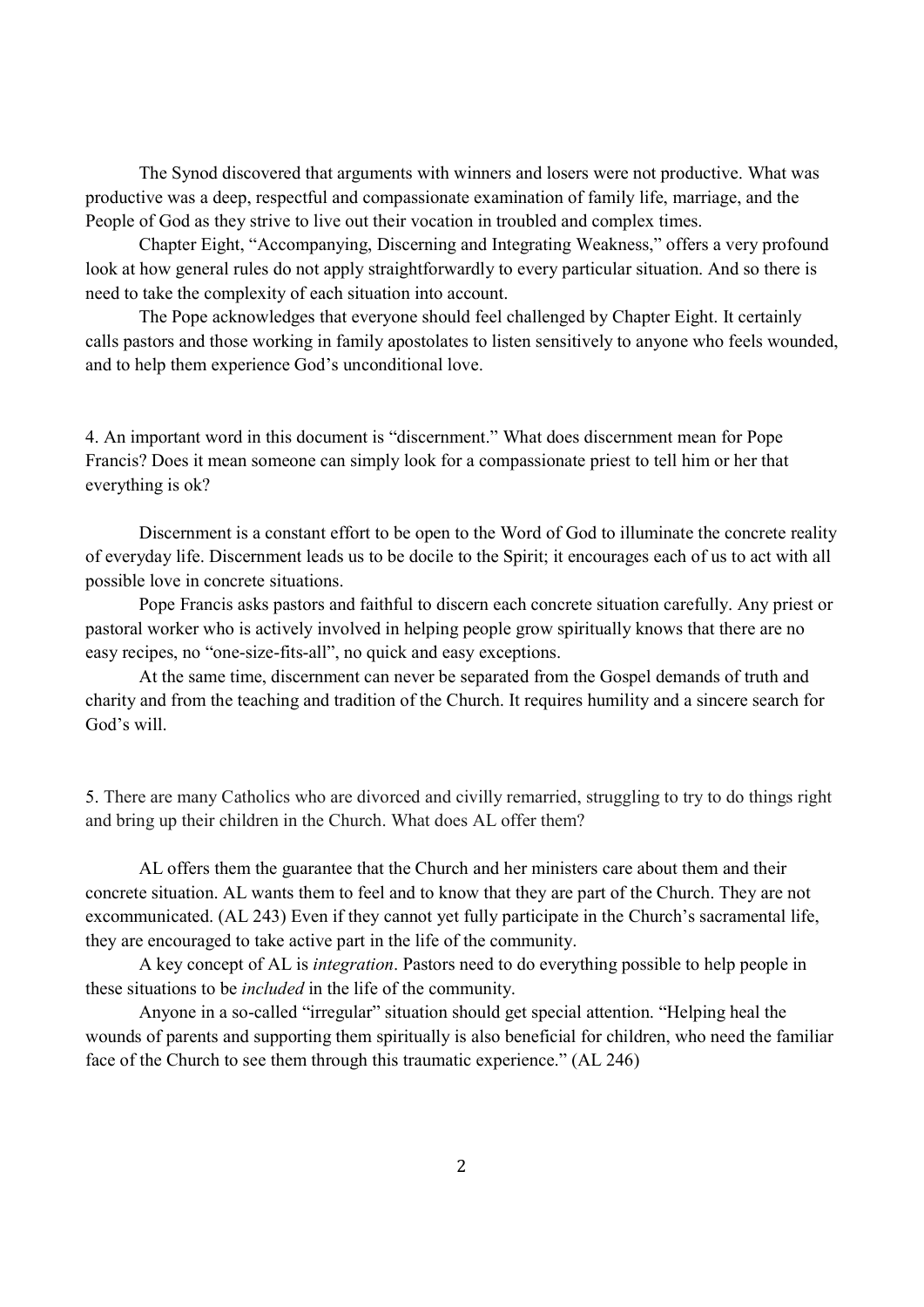6. For a Synod that at one moment seemed to offer broad new acceptance for gays in the Church, AL seems to present precious little. What happened?

Church teaching remains clear: marriage is between a man and a woman, and homosexual unions cannot be placed on the same level as Christian marriage. (AL 250)

That said, it is important that we all learn to imitate God's unconditional love, for everyone. "The Church makes her own the attitude of the Lord Jesus, who offers his boundless love to each person without exception." (AL 250)

While its focus is on marriage and family, AL also speaks to countless people who aren't married. These include single parents, widows and widowers, celibate men and women – all of whom have family links. Everyone is a son or daughter; everyone has a family history; everyone has bonds of love with family members; and everyone has friends in difficult and painful situations.

7. AL is critical in talking about past practices (nn 36, 37, 38) including an emphasis on doctrinal and moral issues, and denouncing a decadent world without offering much that is positive. Is that a criticism of past papacies?

 A quick look at the footnotes shows how extensively John Paul II is quoted in AL, especially *Familiaris Consortio*. Pope Francis also makes use of *Deus Caritas Est* from Pope Benedict.

 AL offers hope, and hope in abundance. It is not a list of rules or of condemnations but a call for acceptance and of accompaniment, involvement and integration. Even when people –- for so many different reasons -- have not been able to live up to the ideals of Christ's teaching, the Church and her ministers want to be at their side to help them on their journey.

 "The way of the Church is not to condemn anyone for ever; it is to pour out the balm of God's mercy on all those who ask for it with a sincere heart." (AL 295)

8. One of the biggest concerns of many couples is spacing births, yet it's not a major subject in AL. Why not?

AL actually deals with this subject in several different sections, including nn. 42, 68, 82 and 222. While noting that greater emphasis has to be given to the fact that children are a gift from God and a joy for parents, it also cites *Humanae Vitae*, stressing that spouses be aware of their obligations concerning responsible parenthood. (AL 68)

Moreover, a decision about the spacing of births "takes place as the result of a consensual dialogue between the spouses." (AL 222)

AL cites the Second Vatican Council in this regard, emphasizing the importance of the formation of conscience, where each person is alone with God.

The exhortation also encourages natural methods of regulating births, since they respect the bodies and indeed the "whole person" of the spouses.